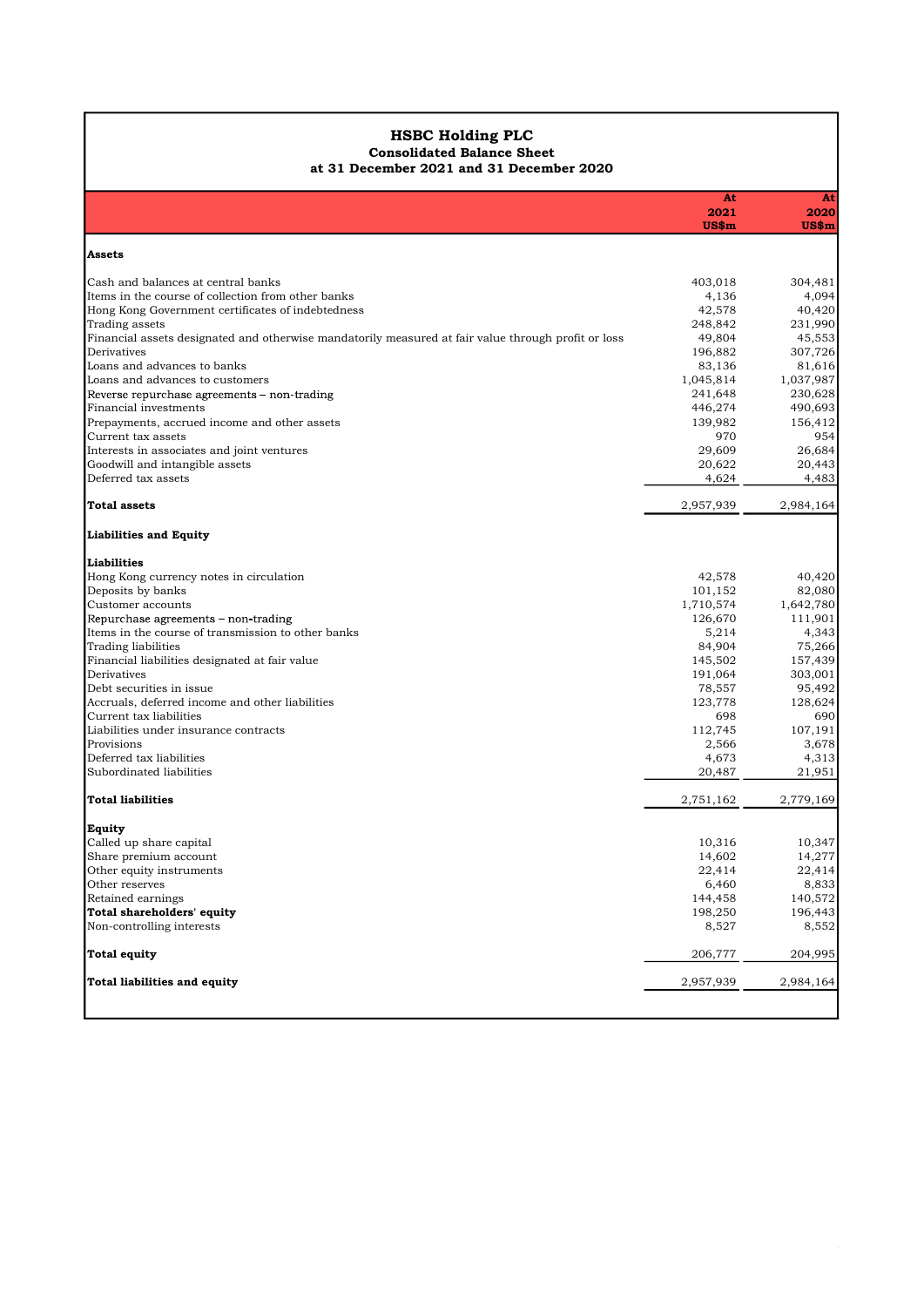# HSBC Holding PLC

## Consolidated Income Statement

| Interest income<br>Interest expense<br>Net interest income<br>Fee income<br>Fee expense                                                                                                                                                                                                                                                                                                                                                | 2021<br>$US\$ m<br>36,188<br>$-9,699$<br>26,489<br>16,788<br>$-3,691$<br>13,097<br>7,744<br>4,053<br>$-182$<br>798<br>569<br>10,870<br>502<br>63,940<br>$-14,388$ | 2020<br>US\$m<br>41,756<br>$-14,178$<br>27,578<br>15,051<br>$-3,177$<br>11,874<br>9,582<br>2,081<br>231<br>455<br>653<br>10,093<br>527<br>63,074<br>$-12,645$ |
|----------------------------------------------------------------------------------------------------------------------------------------------------------------------------------------------------------------------------------------------------------------------------------------------------------------------------------------------------------------------------------------------------------------------------------------|-------------------------------------------------------------------------------------------------------------------------------------------------------------------|---------------------------------------------------------------------------------------------------------------------------------------------------------------|
|                                                                                                                                                                                                                                                                                                                                                                                                                                        |                                                                                                                                                                   |                                                                                                                                                               |
|                                                                                                                                                                                                                                                                                                                                                                                                                                        |                                                                                                                                                                   |                                                                                                                                                               |
|                                                                                                                                                                                                                                                                                                                                                                                                                                        |                                                                                                                                                                   |                                                                                                                                                               |
|                                                                                                                                                                                                                                                                                                                                                                                                                                        |                                                                                                                                                                   |                                                                                                                                                               |
| Net fee income<br>Net income from financial instruments held for trading or managed on a fair value basis<br>Net income/(expense) from assets and liabilities of insurance businesses, including related derivatives,<br>Changes in fair value of other financial instruments mandatorily measured at fair value through profit<br>or loss<br>Gains less losses from financial investments<br>Net insurance premiums income<br>charges |                                                                                                                                                                   |                                                                                                                                                               |
|                                                                                                                                                                                                                                                                                                                                                                                                                                        |                                                                                                                                                                   |                                                                                                                                                               |
| measured at fair value through profit or loss<br>Changes in fair value of designated debt and related derivatives<br>Other operating income<br>Total operating income<br>Net insurance claims and benefits paid and movement in liabilities to policyholders<br>Net operating income before change in expected credit losses and other credit impairment                                                                               |                                                                                                                                                                   |                                                                                                                                                               |
|                                                                                                                                                                                                                                                                                                                                                                                                                                        |                                                                                                                                                                   |                                                                                                                                                               |
|                                                                                                                                                                                                                                                                                                                                                                                                                                        |                                                                                                                                                                   |                                                                                                                                                               |
|                                                                                                                                                                                                                                                                                                                                                                                                                                        |                                                                                                                                                                   |                                                                                                                                                               |
|                                                                                                                                                                                                                                                                                                                                                                                                                                        |                                                                                                                                                                   |                                                                                                                                                               |
|                                                                                                                                                                                                                                                                                                                                                                                                                                        |                                                                                                                                                                   |                                                                                                                                                               |
|                                                                                                                                                                                                                                                                                                                                                                                                                                        |                                                                                                                                                                   |                                                                                                                                                               |
|                                                                                                                                                                                                                                                                                                                                                                                                                                        |                                                                                                                                                                   |                                                                                                                                                               |
|                                                                                                                                                                                                                                                                                                                                                                                                                                        | 49,552                                                                                                                                                            | 50,429                                                                                                                                                        |
| Change in expected credit losses and other credit impairment charges                                                                                                                                                                                                                                                                                                                                                                   | 928                                                                                                                                                               | $-8,817$                                                                                                                                                      |
| Net operating income                                                                                                                                                                                                                                                                                                                                                                                                                   | 50,480                                                                                                                                                            | 41,612                                                                                                                                                        |
| Employee compensation and benefits                                                                                                                                                                                                                                                                                                                                                                                                     | $-18,742$                                                                                                                                                         | $-18,076$                                                                                                                                                     |
| General and administrative expenses                                                                                                                                                                                                                                                                                                                                                                                                    | $-11,592$                                                                                                                                                         | $-11, 115$                                                                                                                                                    |
| Depreciation and impairment of property, plant and equipment and right-of-use assets                                                                                                                                                                                                                                                                                                                                                   | $-2,261$                                                                                                                                                          | $-2,681$                                                                                                                                                      |
| Amortisation and impairment of intangible assets<br>Goodwill impairment                                                                                                                                                                                                                                                                                                                                                                | $-1,438$<br>$-587$                                                                                                                                                | $-2,519$<br>$-41$                                                                                                                                             |
| Total operating expenses                                                                                                                                                                                                                                                                                                                                                                                                               | $-34,620$                                                                                                                                                         | $-34,432$                                                                                                                                                     |
| <b>Operating profit</b>                                                                                                                                                                                                                                                                                                                                                                                                                | 15,860                                                                                                                                                            | 7,180                                                                                                                                                         |
| Share of profit in associates and joint ventures                                                                                                                                                                                                                                                                                                                                                                                       | 3,046                                                                                                                                                             | 1,597                                                                                                                                                         |
| Profit before tax                                                                                                                                                                                                                                                                                                                                                                                                                      | 18,906                                                                                                                                                            | 8,777                                                                                                                                                         |
| Tax expense                                                                                                                                                                                                                                                                                                                                                                                                                            | $-4,213$                                                                                                                                                          | $-2,678$                                                                                                                                                      |
| Profit for the year                                                                                                                                                                                                                                                                                                                                                                                                                    | 14,693                                                                                                                                                            | 6,099                                                                                                                                                         |
| Attributable to:                                                                                                                                                                                                                                                                                                                                                                                                                       |                                                                                                                                                                   |                                                                                                                                                               |
| ordinary shareholders of the parent company                                                                                                                                                                                                                                                                                                                                                                                            | 12,607                                                                                                                                                            | 3,898                                                                                                                                                         |
| preference shareholders of the parent company                                                                                                                                                                                                                                                                                                                                                                                          | $\overline{7}$                                                                                                                                                    | 90                                                                                                                                                            |
| other equity holders<br>non-controlling interests                                                                                                                                                                                                                                                                                                                                                                                      | 1,303<br>776                                                                                                                                                      | 1,241<br>870                                                                                                                                                  |
| Profit for the year                                                                                                                                                                                                                                                                                                                                                                                                                    | 14,693                                                                                                                                                            | 6,099                                                                                                                                                         |
|                                                                                                                                                                                                                                                                                                                                                                                                                                        | US\$                                                                                                                                                              | US\$                                                                                                                                                          |
| Basic earnings per ordinary share<br>Diluted earnings per ordinary share                                                                                                                                                                                                                                                                                                                                                               | 0.62<br>0.62                                                                                                                                                      | 0.19<br>0.19                                                                                                                                                  |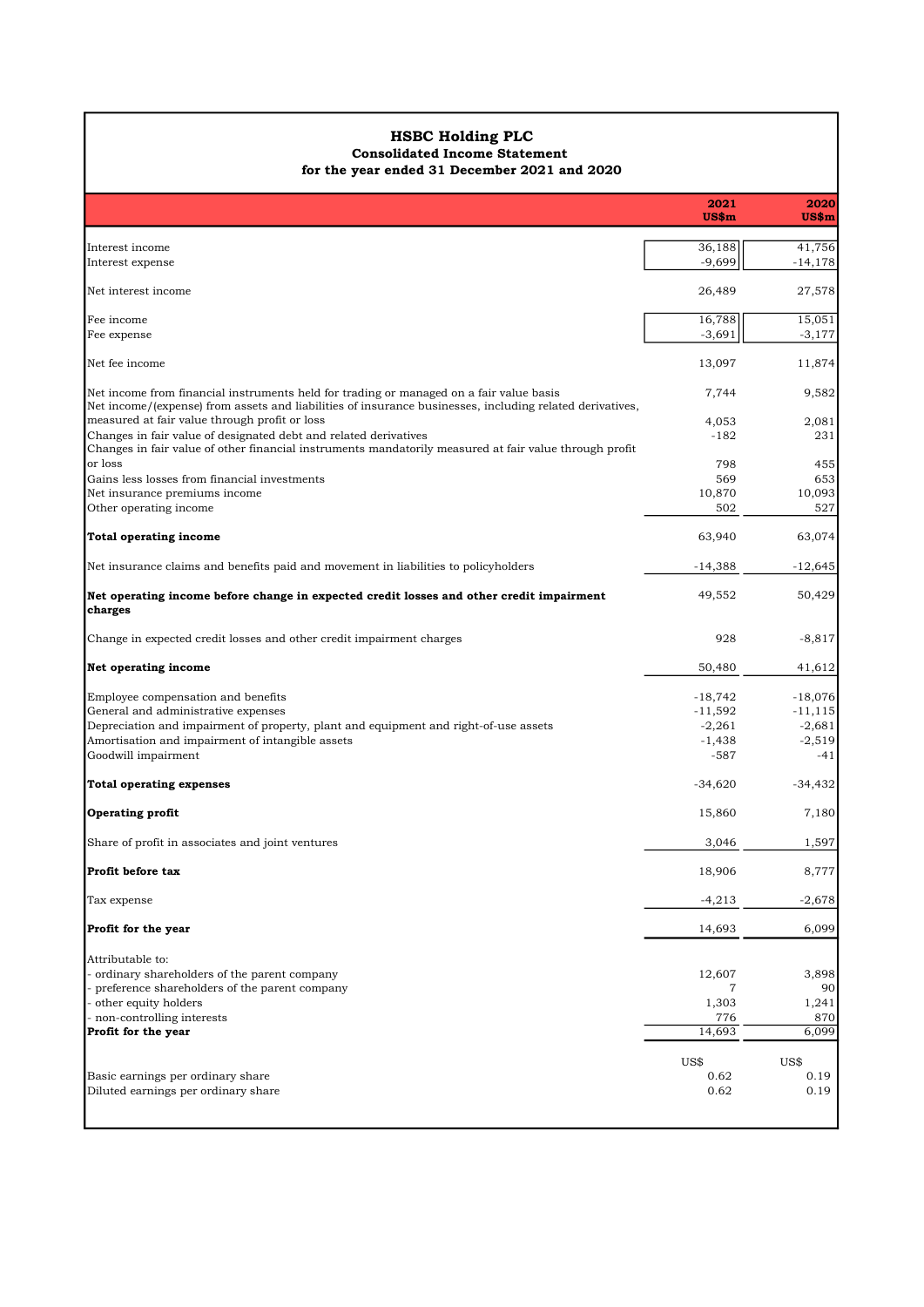#### HSBC Holding PLC Consolidated Statement of Cash Flows for the year ended 31 December 2021 and 2020

| <b>HSBC Holding PLC</b><br><b>Consolidated Statement of Cash Flows</b><br>for the year ended 31 December 2021 and 2020                                                                                                                                                                 | 2021<br>$US\$ m<br>18,906<br>4,286<br>-647 | 2020<br>US\$m<br>8,777 |
|----------------------------------------------------------------------------------------------------------------------------------------------------------------------------------------------------------------------------------------------------------------------------------------|--------------------------------------------|------------------------|
| Profit before tax<br>Depreciation, amortisation and impairment                                                                                                                                                                                                                         |                                            |                        |
| Adjustments for non-cash items:<br>Net gain from investing activities<br>Share of profits in associates and joint ventures<br>Change in expected credit losses gross of recoveries and other credit impairment charges<br>Provisions including pensions<br>Share-based payment expense |                                            |                        |
|                                                                                                                                                                                                                                                                                        |                                            |                        |
|                                                                                                                                                                                                                                                                                        |                                            |                        |
|                                                                                                                                                                                                                                                                                        |                                            | 5,241<br>$-541$        |
|                                                                                                                                                                                                                                                                                        | -3,046                                     | $-1,597$               |
|                                                                                                                                                                                                                                                                                        | $-519$<br>1,063                            | 9,096<br>1,164         |
|                                                                                                                                                                                                                                                                                        | 467                                        | 433                    |
| Other non-cash items included in profit before tax                                                                                                                                                                                                                                     | 510                                        | $-906$                 |
| Elimination of exchange differences <sup>1</sup><br>Changes in operating assets and liabilities                                                                                                                                                                                        | 18,937                                     | $-25,749$              |
| Change in net trading securities and derivatives                                                                                                                                                                                                                                       | $-9,226$                                   | 13,150                 |
| Change in loans and advances to banks and customers<br>Change in reverse repurchase agreements - non-trading                                                                                                                                                                           | $-11,014$<br>552                           | $-14, 131$<br>9,950    |
| Change in financial assets designated and otherwise mandatorily measured at fair value                                                                                                                                                                                                 | $-4,254$                                   | $-1,962$               |
| Change in other assets                                                                                                                                                                                                                                                                 | 19,899                                     | $-19,610$              |
| Change in deposits by banks and customer accounts<br>Change in repurchase agreements – non-trading                                                                                                                                                                                     | 95,703<br>14,769                           | 226,723<br>$-28,443$   |
| Change in debt securities in issue                                                                                                                                                                                                                                                     | $-16,936$                                  | $-9,075$               |
| Change in financial liabilities designated at fair value<br>Change in other liabilities                                                                                                                                                                                                | $-11,425$<br>$-10,935$                     | $-6,630$<br>20,323     |
| Dividends received from associates                                                                                                                                                                                                                                                     | 808                                        | 761                    |
| Contributions paid to defined benefit plans<br>Tax paid                                                                                                                                                                                                                                | $-509$<br>$-3,077$                         | $-495$<br>$-4,259$     |
| Net cash from operating activities                                                                                                                                                                                                                                                     | 104,312                                    | 182,220                |
| Purchase of financial investments                                                                                                                                                                                                                                                      | -493,042                                   | $-496,669$             |
| Proceeds from the sale and maturity of financial investments                                                                                                                                                                                                                           | 521,190                                    | 476,990                |
| Net cash flows from the purchase and sale of property, plant and equipment                                                                                                                                                                                                             | $-1,086$                                   | $-1,446$               |
| Net cash flows from purchase/(disposal) of customer and loan portfolios<br>Net investment in intangible assets                                                                                                                                                                         | 3,059<br>$-2,479$                          | 1,362<br>$-2,064$      |
| Net cash flow from acquisition and disposal of subsidiaries, businesses, associates and joint ventures                                                                                                                                                                                 | $-106$                                     | $-603$                 |
| Net cash from investing activities                                                                                                                                                                                                                                                     | 27,536                                     | $-22,430$              |
| Issue of ordinary share capital and other equity instruments                                                                                                                                                                                                                           | 1,996                                      | 1,497                  |
| Cancellation of shares<br>Net sales/(purchases) of own shares for market-making and investment purposes                                                                                                                                                                                | $-707$<br>$-1,386$                         | $-181$                 |
| Redemption of preference shares and other equity instruments                                                                                                                                                                                                                           | $-3,450$                                   | $-398$                 |
| Subordinated loan capital repaid <sup>2</sup>                                                                                                                                                                                                                                          | $-864$                                     | $-3,538$               |
| Dividends paid to shareholders of the parent company and non-controlling interests<br>Net cash from financing activities                                                                                                                                                               | $-6,383$<br>$-10,794$                      | $-2,023$<br>$-4,643$   |
| Net increase/(decrease) in cash and cash equivalents                                                                                                                                                                                                                                   | 121,054                                    | 155,147                |
|                                                                                                                                                                                                                                                                                        |                                            |                        |
| Cash and cash equivalents at 1 Jan<br>Exchange differences in respect of cash and cash equivalents                                                                                                                                                                                     | 468,323<br>$-15,345$                       | 293,742<br>19,434      |
| Cash and cash equivalents at 31 Dec <sup>3</sup>                                                                                                                                                                                                                                       | 574,032                                    | 468,323                |
| Cash and cash equivalents comprise:                                                                                                                                                                                                                                                    |                                            |                        |
| - cash and balances at central banks                                                                                                                                                                                                                                                   | 403,018                                    | 304,481                |
| - items in the course of collection from other banks                                                                                                                                                                                                                                   | 4,136                                      | 4,094                  |
| - loans and advances to banks of one month or less<br>- reverse repurchase agreements with banks of one month or less                                                                                                                                                                  | 55,705<br>76,658                           | 51,788<br>65,086       |
| - treasury bills, other bills and certificates of deposit less than three months                                                                                                                                                                                                       | 28,488                                     | 30,023                 |
| - cash collateral and net settlement accounts                                                                                                                                                                                                                                          | 11,241                                     | 17,194                 |
| - less: items in the course of transmission to other banks<br>Cash and cash equivalents at 31 Dec <sup>3</sup>                                                                                                                                                                         | (5,214)<br>574,032                         | (4, 343)<br>468,323    |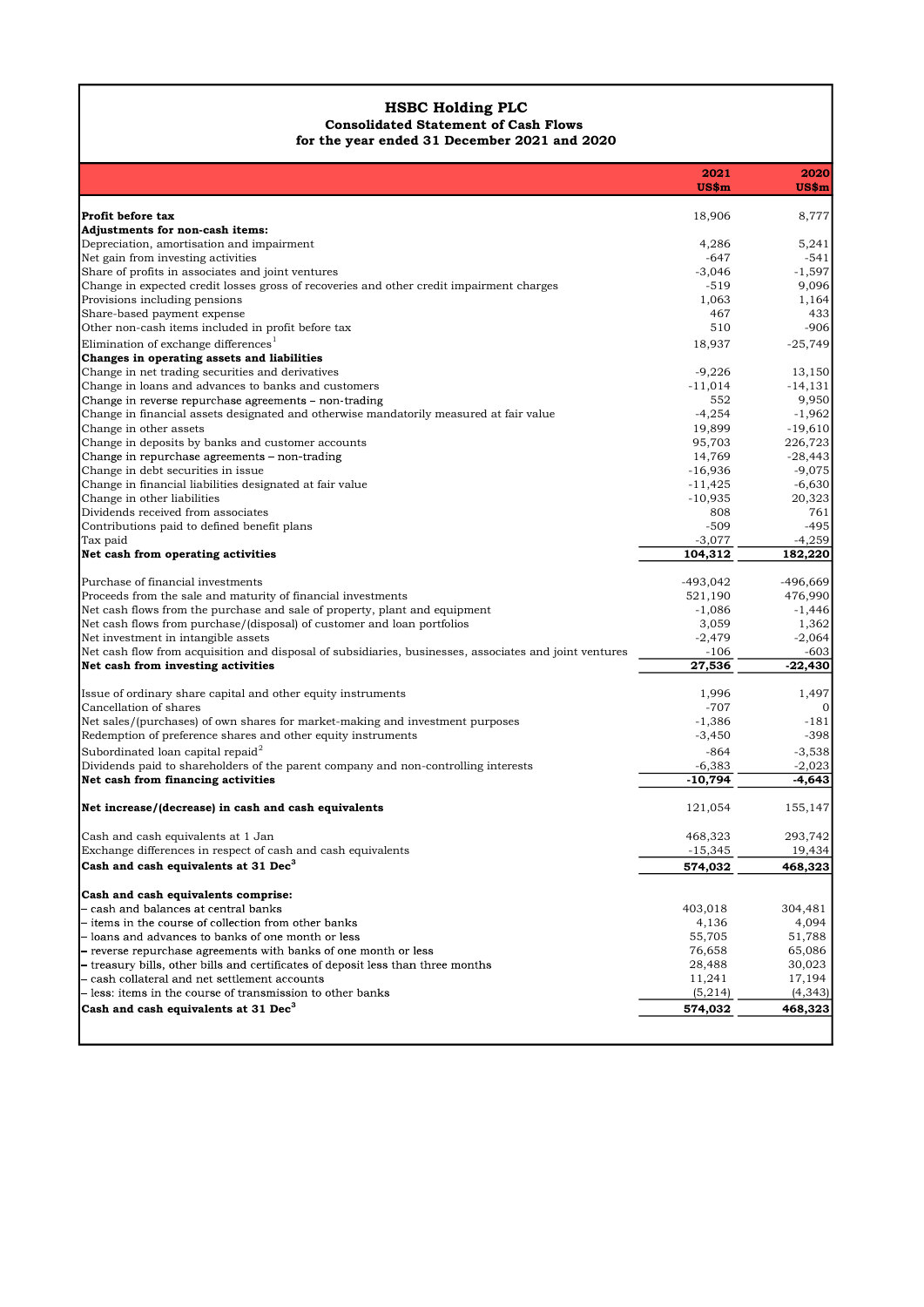## HSBC Holding PLC Consolidated Statement of Comprehensive Income

| <b>HSBC Holding PLC</b><br><b>Consolidated Statement of Comprehensive Income</b>                                        |                         |                         |
|-------------------------------------------------------------------------------------------------------------------------|-------------------------|-------------------------|
| for the year ended 31 December 2021 and 2020                                                                            |                         |                         |
|                                                                                                                         | 2021<br>US\$m           | 2020<br>US\$m           |
| Profit for the year                                                                                                     | 14,693                  | 6,099                   |
| Other comprehensive income/(expense)<br>Items that will be reclassified subsequently to profit or loss when specific    |                         |                         |
| conditions are met :<br>Debt instruments at fair value through other comprehensive income                               | $-2,139$                | 1,750                   |
| - fair value gains/(losses)<br>- fair value gains transferred to the income statement on disposal                       | $-2,270$<br>$-464$      | 2,947<br>$-668$         |
| - expected credit (recoveries)/losses recognised in the income statement<br>- income taxes                              | -49<br>644              | 48<br>$-577$            |
| Cash flow hedges                                                                                                        | $-664$                  | 471                     |
| - fair value gains/(losses)<br>- fair value (gains)/losses reclassified to the income statement                         | 595                     | $-157$<br>769           |
| - income taxes                                                                                                          | $-1,514$<br>255         | $-141$                  |
| Share of other comprehensive income/(expense) of associates and joint ventures<br>- share for the Period                | 103<br>103              | $-73$<br>$-73$          |
|                                                                                                                         |                         |                         |
| Exchange differences                                                                                                    | $-2,393$                | 4,855                   |
| Items that will not be reclassified subsequently to profit or loss:<br>Remeasurement of defined benefit asset/liability | $-274$                  | 834                     |
| - before income taxes<br>- income taxes                                                                                 | $-107$<br>$-167$        | 1,223<br>$-389$         |
| Changes in fair value of financial liabilities designated at fair value upon initial recognition arising                |                         |                         |
| from changes in own credit risk<br>- before income taxes                                                                | 531<br>512              | 167<br>190              |
| - income taxes                                                                                                          | 19                      | $-23$                   |
| Equity instruments designated at fair value through other comprehensive income<br>- fair value gains/(losses)           | -446<br>$-443$          | 212<br>$\overline{212}$ |
| - income taxes                                                                                                          | $-3$                    | $\overline{0}$          |
| Effects of hyperinflation                                                                                               | 315                     | 193                     |
| Other comprehensive income/(expense) for the period, net of tax                                                         | $-4,967$                | 8,409                   |
| Total comprehensive income/(expense) for the year                                                                       | 9,726                   | 14,508                  |
| Attributable to:<br>- Ordinary shareholders of the parent company                                                       | 7,765                   | 12,146                  |
| - preference shareholders of the parent company<br>- other equity holders                                               | $\overline{7}$<br>1,303 | 90<br>1,241             |
| - non-controlling interests<br>Total comprehensive income for the year                                                  | 651<br>9,726            | 1,031<br>14,508         |
|                                                                                                                         |                         |                         |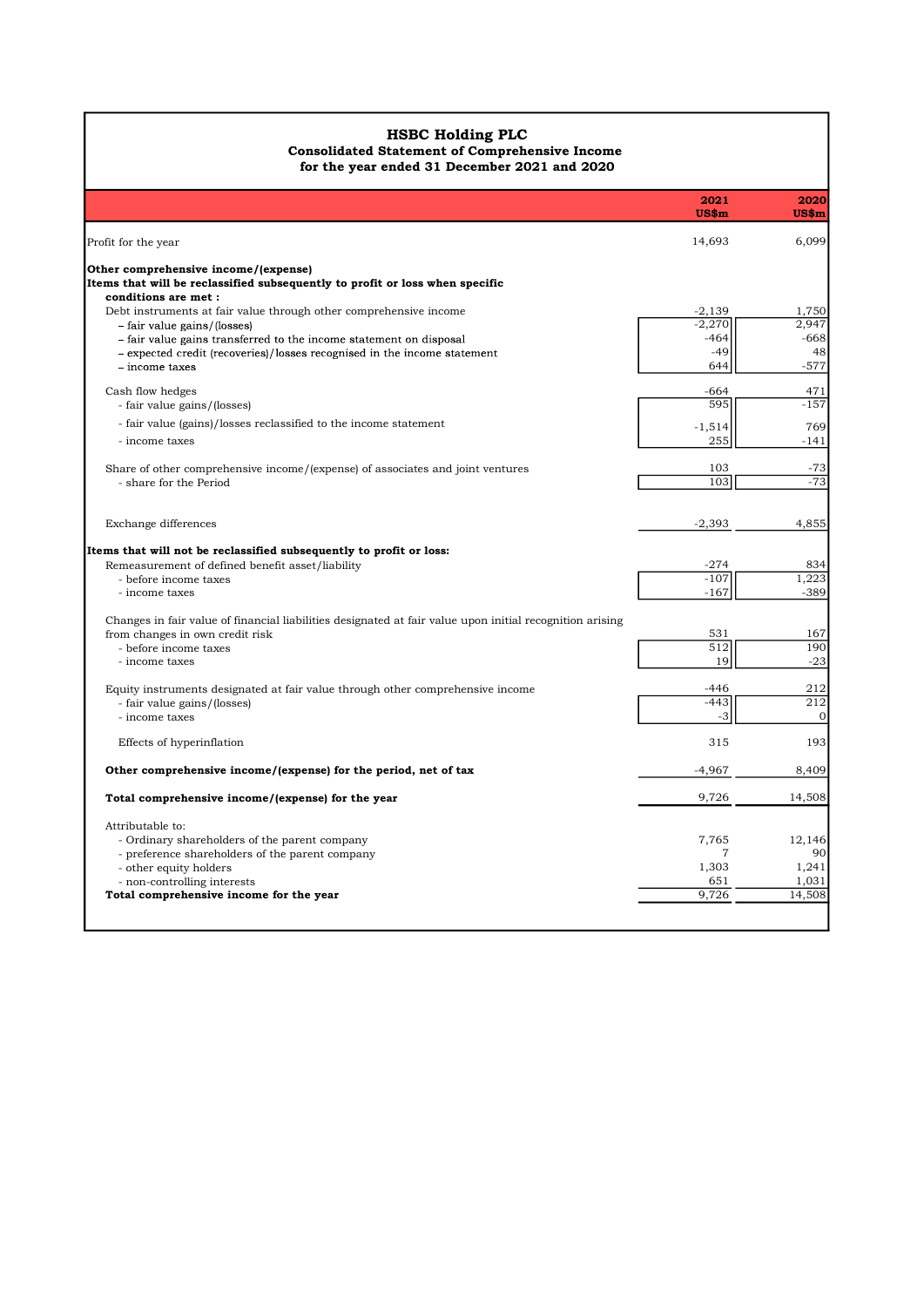|                                                                                                                                                        |                                                      | <b>Consolidated Statement of Changes in Equity</b><br>for the year ended 31 December 2021 and 2020 | <b>HSBC Holding PLC</b>                |                                                                      |                                             |                                         |                                                 |                                 |                                                    |                                 |
|--------------------------------------------------------------------------------------------------------------------------------------------------------|------------------------------------------------------|----------------------------------------------------------------------------------------------------|----------------------------------------|----------------------------------------------------------------------|---------------------------------------------|-----------------------------------------|-------------------------------------------------|---------------------------------|----------------------------------------------------|---------------------------------|
|                                                                                                                                                        |                                                      |                                                                                                    |                                        |                                                                      | 2021                                        |                                         |                                                 |                                 |                                                    |                                 |
|                                                                                                                                                        | <b>Called up</b>                                     |                                                                                                    |                                        |                                                                      | <b>Other reserves</b>                       |                                         |                                                 |                                 |                                                    |                                 |
|                                                                                                                                                        | share<br>capital<br>and<br>share<br>premium<br>US\$m | Other<br>equity<br>instruments<br>US\$m                                                            | <b>Retained</b><br>earnings<br>$US\$ m | <b>Financial</b><br>assets<br>at<br><b>FVOCI</b><br>reserve<br>US\$m | Cash<br>flow<br>hedging<br>reserve<br>US\$m | Foreign<br>exchange<br>reserve<br>US\$m | <b>Merger</b><br>and other<br>reserves<br>US\$m | <b>Total</b><br>equity<br>US\$m | shareholders' Noncontrolling<br>interests<br>US\$m | <b>Total</b><br>equity<br>US\$m |
| At 1 Jan 2021<br>Profit for the period                                                                                                                 | 24,624                                               | 22,414<br>$\sim$                                                                                   | 140,572<br>13,917                      | 1,816<br>$\sim$                                                      | 457<br>$\overline{\phantom{a}}$             | (20, 375)<br>$\overline{\phantom{a}}$   | 26,935<br>$\sim$                                | 196,443<br>13,917               | 8,552<br>776                                       | 204,995<br>14,693               |
|                                                                                                                                                        |                                                      |                                                                                                    |                                        |                                                                      |                                             |                                         |                                                 |                                 |                                                    |                                 |
| Other comprehensive income (net of tax)                                                                                                                |                                                      |                                                                                                    | 661                                    | (2, 455)                                                             | (654)                                       | (2, 394)                                |                                                 | (4, 842)                        | (125)                                              | (4,967)                         |
| - debt instruments at fair value through<br>other comprehensive income<br>- equity instruments designated at fair<br>value through other comprehensive |                                                      |                                                                                                    |                                        | (2, 105)                                                             |                                             |                                         |                                                 | (2, 105)                        | (34)                                               | (2, 139)                        |
| income<br>- cash flow hedges<br>- changes in fair value of financial liabilities<br>designated at fair value upon initial                              |                                                      |                                                                                                    |                                        | (350)                                                                | (654)                                       |                                         |                                                 | (350)<br>(654)                  | (96)<br>(10)                                       | (446)<br>(664)                  |
| recognition arising from changes in own<br>credit risk<br>- remeasurement of defined benefit asset/                                                    |                                                      |                                                                                                    | 531                                    |                                                                      |                                             |                                         |                                                 | 531                             |                                                    | 531                             |
| liability<br>- share of other comprehensive income of                                                                                                  |                                                      |                                                                                                    | (288)                                  |                                                                      |                                             |                                         |                                                 | (288)                           | 14                                                 | (274)                           |
| associates and joint ventures                                                                                                                          |                                                      |                                                                                                    | 103                                    |                                                                      |                                             |                                         |                                                 | 103                             |                                                    | 103                             |
| - effects of hyperinflation<br>- exchange differences                                                                                                  |                                                      |                                                                                                    | 315                                    |                                                                      |                                             | (2.394)                                 |                                                 | 315<br>(2, 394)                 | $\overline{1}$                                     | 315<br>(2, 393)                 |
|                                                                                                                                                        |                                                      |                                                                                                    |                                        |                                                                      |                                             |                                         |                                                 |                                 |                                                    |                                 |
| Total comprehensive income for the year                                                                                                                |                                                      | $\sim$                                                                                             | 14,578                                 | (2, 455)                                                             | (654)                                       | (2, 394)                                |                                                 | 9,075                           | 651                                                | 9,726                           |
| Shares issued under employee<br>remuneration and share plans                                                                                           | 354                                                  | $\overline{\phantom{a}}$                                                                           | (336)                                  |                                                                      |                                             |                                         |                                                 | 18                              |                                                    | 18                              |
| Capital securities issued <sup>1</sup>                                                                                                                 |                                                      | 2,000                                                                                              | (4)                                    |                                                                      |                                             |                                         |                                                 | 1,996                           | $\overline{\phantom{a}}$                           | 1,996                           |
| Dividends to shareholders                                                                                                                              |                                                      | $\overline{\phantom{a}}$                                                                           | (5,790)                                |                                                                      |                                             |                                         |                                                 | (5,790)                         | (593)                                              | (6, 383)                        |
| Redemption of securities <sup>2</sup>                                                                                                                  |                                                      | (2,000)                                                                                            |                                        |                                                                      |                                             |                                         |                                                 | (2,000)                         | $\overline{\phantom{a}}$                           | (2,000)                         |
| Transfers <sup>6</sup>                                                                                                                                 |                                                      | $\overline{\phantom{a}}$                                                                           | (3,065)                                |                                                                      |                                             |                                         | 3,065                                           |                                 |                                                    |                                 |
| Cost of share-based payment arrangements                                                                                                               |                                                      | $\sim$                                                                                             | 467                                    |                                                                      |                                             |                                         |                                                 | 467                             |                                                    | 467                             |
| Cancellation of shares <sup>7</sup><br>Other movements                                                                                                 | (60)<br>$\overline{\phantom{a}}$                     | $\overline{\phantom{a}}$                                                                           | (2,004)<br>40                          | 5                                                                    |                                             | ٠                                       | 60<br>. .                                       | (2,004)<br>45                   | (83)                                               | (2,004)<br>(38)                 |
| At 31 Dec 2021                                                                                                                                         | 24,918                                               | 22,414                                                                                             | 144,458                                | (634)                                                                | (197)                                       | (22, 769)                               | 30,060                                          | 198,250                         | 8,527                                              | 206,777                         |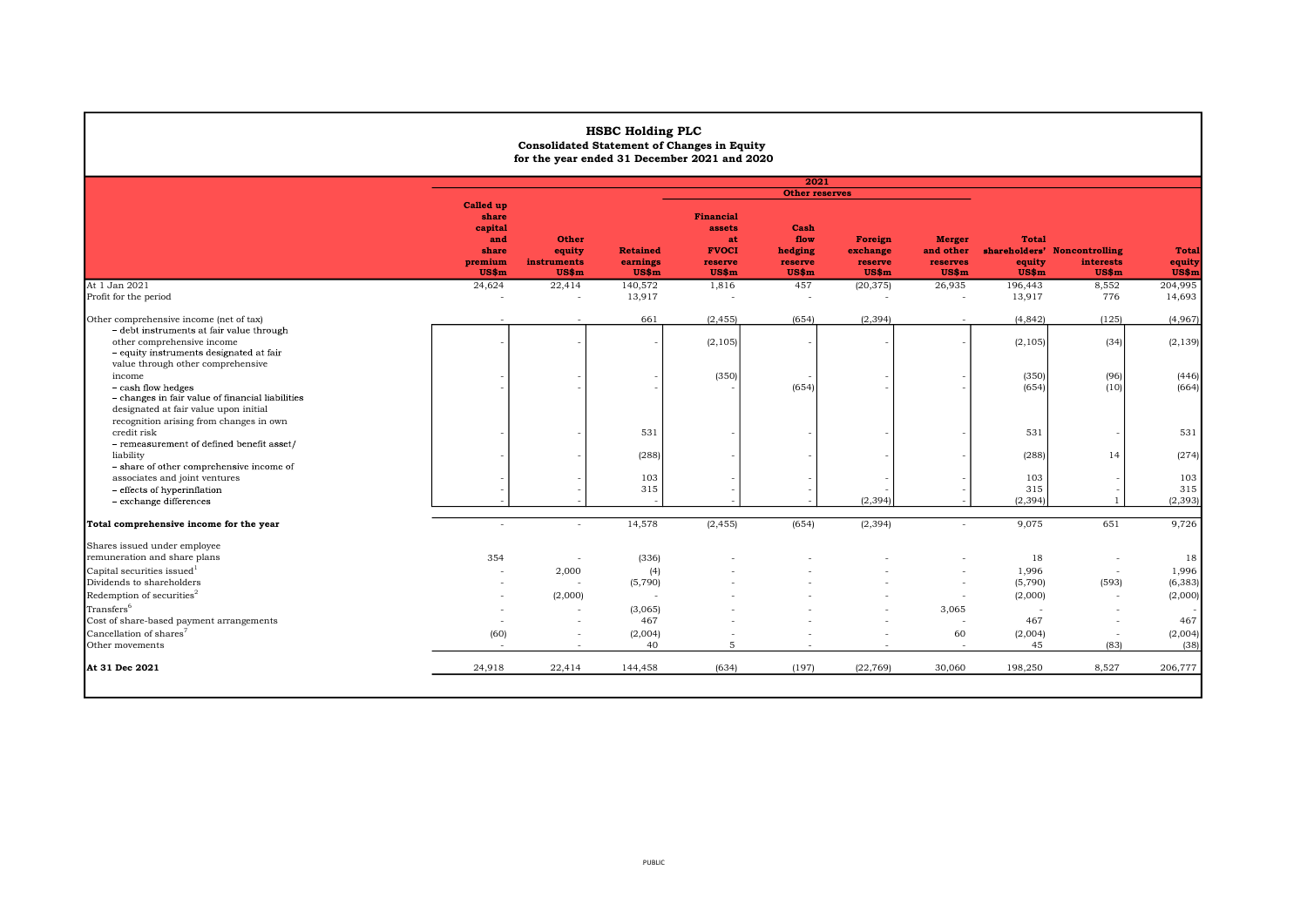|                                                                          |                                                |                                      |                                                               | 2020                                          |                                         |                                                 |                 |                                   |                                       |
|--------------------------------------------------------------------------|------------------------------------------------|--------------------------------------|---------------------------------------------------------------|-----------------------------------------------|-----------------------------------------|-------------------------------------------------|-----------------|-----------------------------------|---------------------------------------|
|                                                                          |                                                |                                      |                                                               |                                               |                                         |                                                 |                 |                                   |                                       |
| <b>Called up</b><br>share<br>capital<br>and<br>share<br>premium<br>US\$m | <b>Other</b><br>equity<br>instruments<br>US\$m | <b>Retained</b><br>earnings<br>US\$m | Financial<br>assets<br>at<br><b>FVOCI</b><br>reserve<br>US\$m | Cash<br>flow<br>hedging<br>reserve<br>$US\$ m | Foreign<br>exchange<br>reserve<br>US\$m | <b>Merger</b><br>and other<br>reserves<br>US\$m | equity<br>US\$m | interests                         | <b>Total</b><br>equity<br>US\$m       |
| 24,278                                                                   | 20,871                                         | 136,679                              | (108)                                                         |                                               |                                         | 27,370                                          | 183,955         | 8,713                             | 192,668                               |
|                                                                          |                                                | 5,229                                |                                                               |                                               |                                         |                                                 | 5,229           | 870                               | 6,099                                 |
|                                                                          |                                                | 1,118                                | 1,913                                                         | 459                                           | 4,758                                   |                                                 | 8,248           | 161                               | 8,409                                 |
|                                                                          |                                                |                                      | 1,746                                                         |                                               |                                         |                                                 | 1,746           | $\Delta$                          | 1,750                                 |
|                                                                          |                                                |                                      | 167                                                           |                                               |                                         |                                                 |                 | 45                                | 212                                   |
|                                                                          |                                                |                                      |                                                               | 459                                           |                                         |                                                 | 459             | 12                                | 471                                   |
|                                                                          |                                                | 167                                  |                                                               |                                               |                                         |                                                 | 167             |                                   | 167                                   |
|                                                                          |                                                | 831                                  |                                                               |                                               |                                         |                                                 | 831             | 3                                 | 834                                   |
|                                                                          |                                                | (73)                                 |                                                               |                                               |                                         |                                                 | (73)            |                                   | (73)                                  |
|                                                                          |                                                |                                      |                                                               |                                               | 4.758                                   |                                                 | 4,758           | 97                                | 193<br>4,855                          |
|                                                                          |                                                | 6,347                                | 1,913                                                         | 459                                           | 4,758                                   |                                                 | 13,477          | 1,031                             | 14,508                                |
|                                                                          |                                                |                                      |                                                               |                                               |                                         |                                                 |                 |                                   |                                       |
| 346                                                                      |                                                | (339)                                |                                                               |                                               |                                         |                                                 |                 |                                   | $\overline{7}$                        |
|                                                                          | 1,500                                          | (3)                                  |                                                               |                                               |                                         |                                                 | 1,497           | $\overline{\phantom{a}}$          | 1,497                                 |
|                                                                          | $\overline{\phantom{a}}$                       | (1, 331)                             |                                                               |                                               |                                         | $\overline{\phantom{a}}$                        | (1, 331)        | (692)                             | (2,023)                               |
|                                                                          | $\sim$                                         | (1, 450)                             |                                                               |                                               |                                         | $\overline{\phantom{a}}$                        | (1, 450)        | $\overline{\phantom{a}}$          | (1, 450)                              |
|                                                                          | $\sim$                                         | 435                                  |                                                               |                                               |                                         | (435)                                           |                 | $\overline{\phantom{a}}$          |                                       |
|                                                                          | $\overline{\phantom{a}}$                       |                                      |                                                               |                                               |                                         | $\overline{\phantom{a}}$                        |                 |                                   | 434                                   |
|                                                                          | 43                                             |                                      | 11                                                            |                                               |                                         |                                                 | (146)           | (500)                             | (646)                                 |
| 24,624                                                                   | 22,414                                         | 140,572                              | 1,816                                                         | 457                                           | (20, 375)                               | 26,935                                          | 196,443         | 8,552                             | 204,995                               |
|                                                                          |                                                |                                      | 193<br>434<br>(200)                                           |                                               | (2)                                     | <b>Other reserves</b><br>(25, 133)              |                 | <b>Total</b><br>167<br>193<br>434 | shareholders' Noncontrolling<br>US\$m |